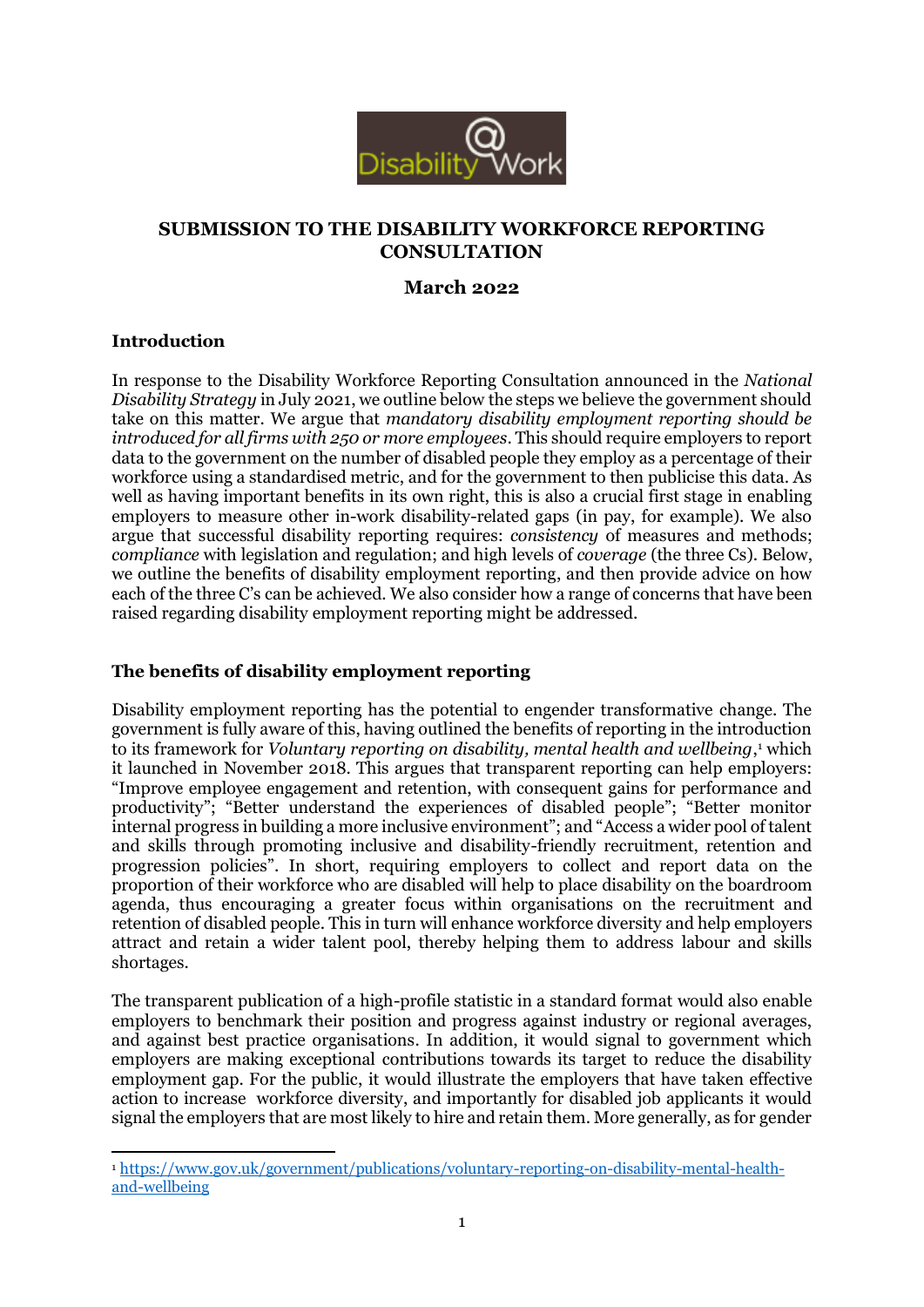pay gap reporting, transparent and mandatory reporting through a centralised and searchable portal would raise the profile and awareness of disability equality in the UK, and emphasise and legitimise data collection on disability by employers for equality monitoring purposes.

More broadly, consistent and comparable evidence on disability employment across employers will allow for greater government understanding and dissemination of employer best practice. By identifying the organisations that have achieved the best disability employment outcomes, it would then be possible to explore the approaches and practices adopted within these organisations that have led to the achievement of these outcomes. The government could then seek to disseminate these approaches and practices more widely across the economy, thereby further raising disability employment levels.

Disability employment reporting thus needs to be a government-led national project. Organisational measurement and reporting procedures need to be co-produced with employers, but ultimately government co-ordination is required to support employers by ensuring standardised methods of data collection and definitions, and promoting high organisational and employee response rates. Without a government-led mandatory approach coupled with appropriate guidance, few organisations will measure, collect and analyse data on disability. For those that do, the likelihood is that the value of the data will be undermined by non-standard, non-aligned definitions and ad-hoc data collection.

Therefore, to be effective, it is essential the design of the reporting system adheres to the three Cs: *consistency* of measures and methods; *compliance* with legislation and regulation; and high *coverage*. To achieve the first two Cs (consistency and compliance), we argue the system would need to require employers to use a standardised question to identify disabled people within their workforce, and a standardised data collection method. To achieve the third C (coverage), the system would need to be mandatory, as this is the most efficient and effective means of achieving the required level of coverage. The following section addresses the first two Cs (consistency and compliance) while the subsequent section addresses the third C (coverage).

## **Achieving consistency and compliance: a standardised question and data collection method**

We argue that to ensure consistency and compliance, it is essential the disability employment reporting system uses both a standardised question and also a standardised data collection method. We address both of these points below.

## *A standardised question*

When asking their employees about their disability status, we argue that all employers should be required to use a standardised question from which they should not be permitted to deviate. This would help ensure the data collected are comparable across employers. Analysis of national data demonstrates that differences in question wording can yield differences in reported disability, hence if different employers use different wording it would not be possible to compare the figures across employers with any degree of certainty, or develop national, regional or sectoral averages for benchmarking purposes. <sup>2</sup> Data on disability is more difficult to measure and to collect than data on other protected characteristics such as gender given it is a complex and multi-faceted concept with legal, social, cultural and functional components.<sup>3</sup>

<sup>1</sup> <sup>2</sup> Bajekal, M., Harries, T., Breman, R. and Woodfield, K. (2004). Review of disability estimates and definitions. DWP In-house Report 128.

<sup>3</sup> Wass, V. (2016) chapter 2 in Fevre et al. (2016) *Closing disability gaps at* work [https://www.disabilityatwork.co.uk/2016/11/06/closing-disability-gaps-at-work-deficits-in-evidence](https://www.disabilityatwork.co.uk/2016/11/06/closing-disability-gaps-at-work-deficits-in-evidence-and-differences-in-experience/)[and-differences-in-experience/](https://www.disabilityatwork.co.uk/2016/11/06/closing-disability-gaps-at-work-deficits-in-evidence-and-differences-in-experience/)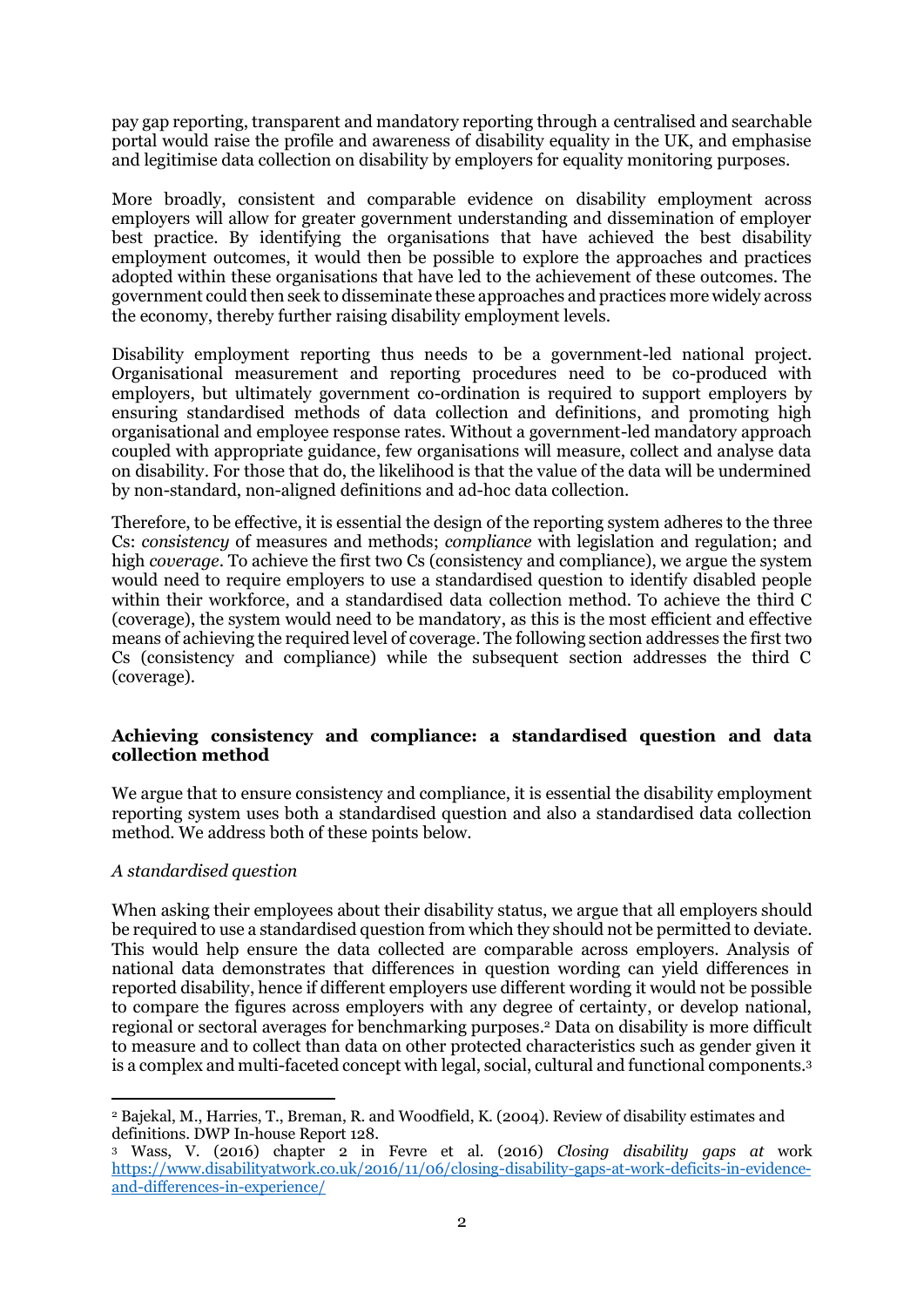It is also not fixed over time and is affected by changing impairment and/or environmental factors. Further, the hidden nature of many impairments, and the stigma which attaches to a disability identity, can lead to non-disclosure and/or mismeasurement. For all these reasons, it is essential that the government support employers by requiring them to use a question based on a workable, recognised and standardised definition of disability.

As such, we argue the question that should be used for the purposes of disability employment reporting is the *Labour Force Survey (LFS) question.* This question is consistent with the definition of disability in the Equality Act. The LFS is the government's main source of national disability statistics, and is used to monitor its national disability employment commitments. In seeking to harmonise the measurement of disability, the government has increasingly required national surveys to use this measure. The LFS asks respondents: "Do you have any physical or mental health conditions or illnesses lasting or expecting to last 12 months or more?". If respondents answer in the affirmative, they are asked the follow-up question: "Does your condition or illness reduce your ability to carry out day-today activities?" (Yes, a lot; Yes, a little; Not at all). Respondents answering "Yes, a little" or "Yes, a lot" are defined as disabled.

The advantages of using this measure are fourfold

- i. It has already been pilot- and quality-tested by the ONS to ensure its validity as a method by which to measure disability. It is therefore the best generic question available for the purposes of disability reporting.
- ii. As it is consistent with the definition of disability in the *Equality Act 2010,* using this question for the purposes of disability employment reporting would provide employers with the information they need to help them assess their fulfilment of statutory obligations with regard to disability discrimination and the provision of reasonable adjustments.
- iii. The data collected via employer reporting will be more comparable to national estimates and external (e.g. industry) benchmarks.
- iv. The LFS question contains aspects of the social model of disability, given the follow-up question ("Does your condition or illness reduce your ability to carry out day-today activities?") invites respondents to reflect on whether it is obstacles or barriers in society that result in their condition or illness having limiting effects, rather than assuming their condition or illness has limiting effects per se. Alternative questions such that in the framework for *Voluntary reporting on disability, mental health and wellbeing* lack this social model component and are less preferable for this reason. The voluntary reporting framework question is also problematic as it includes the term 'disability', which the ONS finds will deter respondents with health conditions or impairments who do not identify as disabled from answering in the affirmative.

We appreciate there is likely to be considerable debate over how the question should be worded, given different organisations may call for the particular impairments on which they focus to be reflected within the question. For example, mental health charities may suggest the question needs to identify the proportion of the workforce with mental as opposed to physical health conditions or illnesses. This may have the important benefit of drawing attention to the national prevalence of mental health conditions or illnesses, and focus employer attention on this issue among their workforce. However, other charities will make similar appeals of equal merit. Since it would not be feasible to develop a universal standard question that includes all impairments in detail, any temptation to try to incorporate a wide range of impairments into the question should be resisted. This is consistent with the focus on 'disability' as a protected characteristic and the national policy focus on the overall disability employment gap, which does not differentiate between impairments (notwithstanding differences in employment rates by impairment). We anticipate that establishing aggregate figures is one step in a process aimed at helping the needs of all disabled individuals.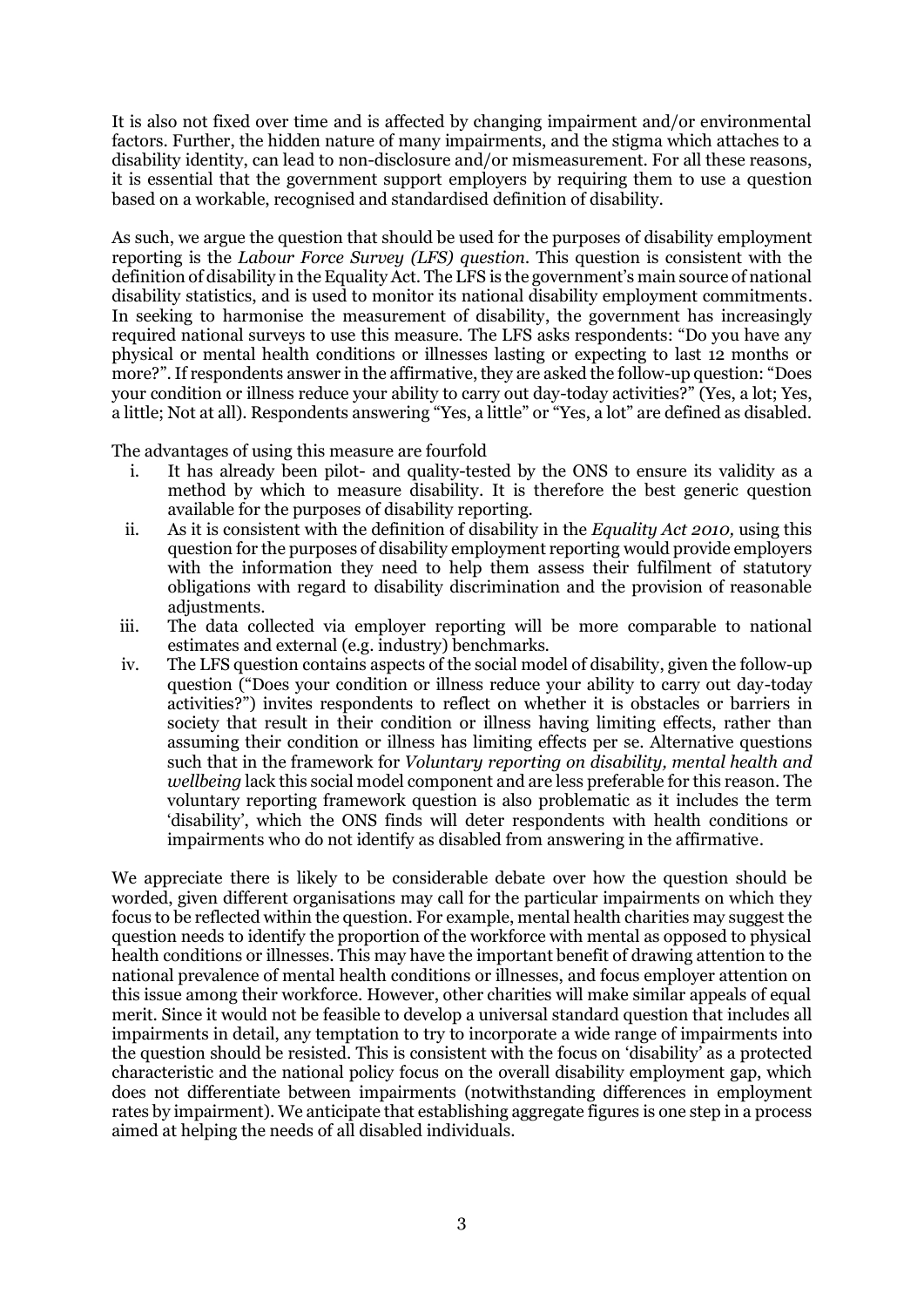#### *A standardised data collection method*

Turning to the method by which the data should be collected, we argue that *a standardised data collection method should be used*. This is essential in ensuring consistency between employers. Different data collection methods are likely to produce substantial variation in the reported figures. For example, anonymous staff surveys are likely to attract a higher response and disability rate than declaration to the organisation's human resource function, which even if effectively implemented (with employee information being retained as confidential) has a higher risk of non-response and non-disclosure of disability. Hence, if different employers use different data collection methods, their figures will be inconsistent and non-comparable.

Our recommended data collection method would be for employers to collect data on an annual basis (which is important given the non-static nature of disability) using a standard government form that cannot be altered or changed. This mirrors the approach taken in the US under *Section 503 of the Rehabilitation Act of 1973*, which requires employers with federal government contracts to report the percentage of disabled workers in their workforce to the Office of Federal Contract Compliance Programs within the Department of Labor. In asking employees about their disability status, employers are required to use a standard form (form CC-305). Employees are asked on this form to provide their name and employee ID number. We would advocate a similar approach in the UK. As such, the information collected on employees' disability status would not be anonymous, but employers would be expected to treat it as confidential. As in the US, we would also advocate that the form explains to employees why they are being asked to complete it (i.e. it is a legal requirement for the employer to ask them to do so, the data will be extremely useful in enabling the employer to understand its disabled workforce, and it will help engender future improvements in supporting them).

While we appreciate the complexity of non-anonymous reporting, we argue that it has several major benefits. First, it would enable employers to identify employees who have rights under the Equality Act and help inform disputes at Employment Tribunals regarding whether employees had directly informed their employer with regard to physical or mental health conditions. Second, the information gathered could be used to facilitate the assessment of disability gaps in other outcomes (including pay – see below).

However, it would be essential within a non-anonymised system for employers to find ways to ensure employees feel sufficiently comfortable to declare their disability status. Central to this is that employers should be required to ensure that information on employees' disability status is treated confidentially. However, it is likely that disabled employees will have greater faith in the confidentiality of the system where the employer has developed positive, supportive, and high-trust relationships with them. Disability employment reporting may, therefore, have the positive effect of encouraging employers to develop such relationships, given that a failure to do so risks disabled employees not declaring their condition or illness, which in turn could lead to negative reputational effects for the employer as a result of appearing reluctant to employ disabled people.

However, this in turn highlights the importance of non-response rates in interpreting disability employment statistics. It would be anticipated that non-response rates would be higher in less supportive environments, in which disabled people would not wish to disclose their disability, or the data collection is viewed with greater general suspicion or disinterest, hence reducing the percentage of employees providing information on disability. Nonreporting rates should therefore also be reported alongside the disability workforce prevalence rate.

Reporting on the above basis will achieve the first two Cs: consistency and compliance. Adherence to standard measures and reporting methods in a national framework within which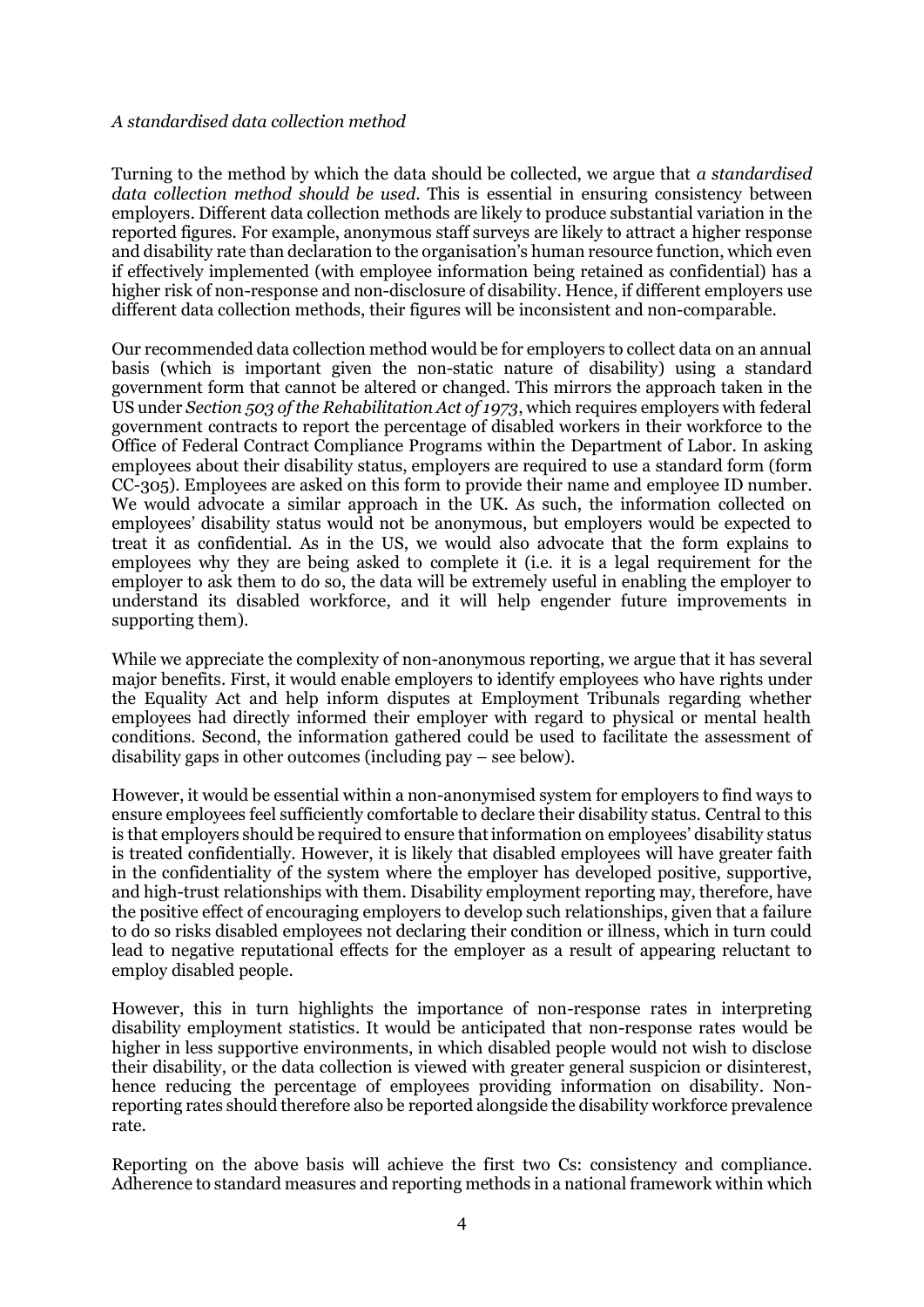guidelines and requirements are laid down by the government will deliver comparability between organisations and over time, thus allowing meaningful national, regional and sectoral averages to be calculated, against which employers could benchmark their progress. It will also enable the identification of employers that have achieved the best outcomes, thereby facilitating greater understanding of best practice approaches from which other organisations would be able to learn.

### **Achieving coverage: why organisational reporting should not be voluntary**

The national benefits of organisational reporting derive from consistent, compliant collection and reporting by the highest possible number of (and preferably all) large employers. It is for this reason that disability employment reporting by employers should be introduced on a mandatory basis. This will facilitate the achievement of the third C – coverage.

Currently, employer reporting on disability is voluntary. Without a central register, there is no way of knowing the extent of employer reporting, or of employer engagement with the government's voluntary reporting framework. Internet searches suggest few employers have published voluntary reports, and statistics on disability monitoring from the Workplace Employment Relations Survey (WERS) 2011 and from the CIPD in 2022 also suggest that levels of reporting are low. For example, in the CIPD data only 4% of FTSE 100 companies reported on disability.<sup>4</sup> There are several reasons why a lack of employer engagement with voluntary reporting might be anticipated. The first relates to the quality of the data produced. Unless all employers report their data in a consistent manner, it will not be possible to ascertain industry or sectoral averages for benchmarking purposes. As such, other than for the purposes of internal monitoring, the data will be of little value to employers. Second, voluntary reporting signals to employers that the government views reporting as a low priority, hence it is likely to generate a far more modest employer response and lower public awareness and scrutiny relative to a mandatory approach. Given this, it is unsurprising that reporting has remained a low organisational priority, and employer engagement with the voluntary reporting framework has been limited.

However, the experience of mandatory gender pay gap reporting provides an indication of what is likely to happen to the coverage of disability employment reporting should it become mandatory. The figures on gender pay gap reporting were very low prior to the introduction of legislation, with just six organisations, prior to legislation, reporting this gap on a voluntary basis.<sup>5</sup> Yet in the first year of statutory gender pay gap reporting (2018-19), there was 100 per cent employer compliance, with 48 per cent publishing action plans.<sup>6</sup> There are no reasons to assume that employers would be any less responsive to the introduction of mandatory disability employment reporting – as with gender pay gap reporting it would likely quickly become seen by employers as 'business as usual'.

Also notable is that several employers have stated their support for disability employment reporting in principle but have yet to introduce it themselves, as they are waiting to see whether the government introduces a mandatory system. They do not wish to implement their own system in advance of this given the possibility they will then need to amend it later on to comply with a government-mandated system. This further suggests there is considerable employer understanding of the benefits of disability employment reporting, and that

1 <sup>4</sup> CIPD (2022) FTSE 100 Firms Failing to Report Meaningful Diversity Data [https://www.peoplemanagement.co.uk/news/articles/ftse-100-firms-failing-report-meaningful](https://www.peoplemanagement.co.uk/news/articles/ftse-100-firms-failing-report-meaningful-diversity-data-CIPD-study-finds?utm_source=mc&utm_medium=email&utm_content=PM_Daily_08032022.FTSE+100+firms+failing+to+report+meaningful+diversity+data%2c+CIPD+study+finds&utm_campaign=7295441&utm_term=3535621#gref)[diversity-data-CIPD-study-finds](https://www.peoplemanagement.co.uk/news/articles/ftse-100-firms-failing-report-meaningful-diversity-data-CIPD-study-finds?utm_source=mc&utm_medium=email&utm_content=PM_Daily_08032022.FTSE+100+firms+failing+to+report+meaningful+diversity+data%2c+CIPD+study+finds&utm_campaign=7295441&utm_term=3535621#gref)

<sup>5</sup> Millner, S. (2021) "Ethnicity pay gap: Why the UK needs mandatory reporting", *The Conversation.* May 24<sup>th</sup>.

<sup>6</sup> Government Equalities Office (2018) Gender Pay Gap Information Regulations 2017 Summary of reported data for 2017/18. GEO-RR-005.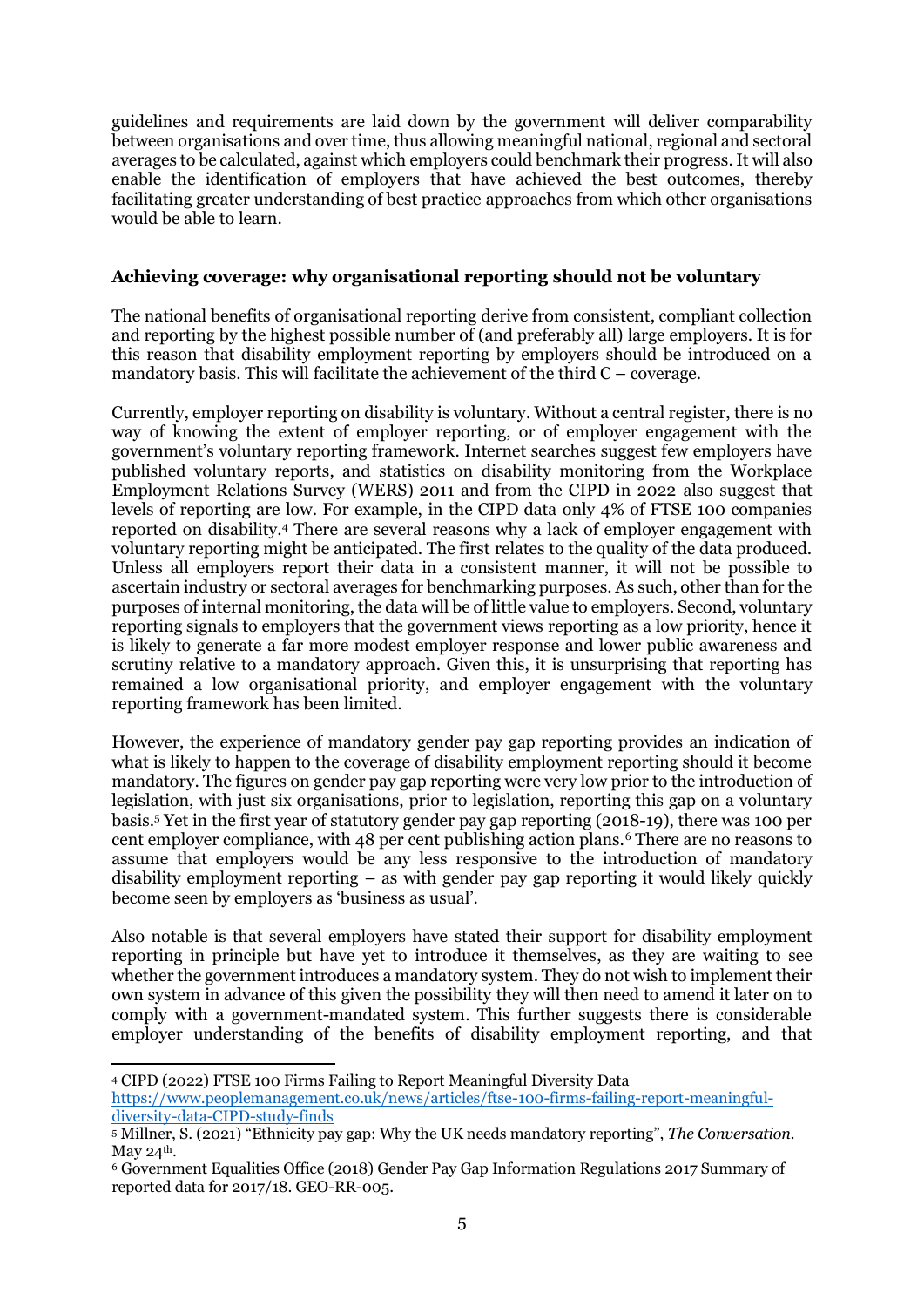employers will be receptive to the introduction of a system that provides clear implementation guidelines.

## **Practical difficulties are not insurmountable**

There will undoubtedly be certain practical difficulties involved in implementing disability employment reporting. However, it is worth emphasising that several public and private sector employers already report a range of disability employment metrics, thus illustrating that reporting is entirely operationalisable. These include EY, Clifford Chance and Capita. The BBC, ITV, Channel 4, Channel 5, and Sky have all signed up to "'Diamond"', which is a system for tracking on- and off-screen diversity. Channel 4, for example, has sought to develop a culture in which employees feel comfortable to be open about their disability, and selfreported disability prevalence at Channel 4 is now 11.5%.<sup>7</sup> In NHS England, the Workforce Disability Equality Standard (WDES) requires NHS employers to report ten specific measures that compare the workplace and career experiences of disabled and non-disabled employees. These metrics are then used to develop and publish action plans, and to enable employers to measure year-on-year progress towards greater disability equality.<sup>8</sup> Annual standardised workforce reporting in the civil service and government departments also identifies the proportion of their workforce who declare themselves disabled, and this is reported by pay and grading levels.<sup>9</sup> It is also a statutory obligation for universities to report on workforce disability prevalence to the Higher Education Statistics Agency, which publishes these data.<sup>10</sup> CIPD research suggests that over three quarters of organisations already have all or at least some of the infrastructure in place to facilitate organisational reporting.<sup>11</sup> This demonstrates that disability employment reporting is entirely feasible from a practical perspective. The challenge, therefore, is to disseminate these existing pockets of good practice towards reporting, via a standardised mandatory system, more broadly across the economy.

Concerns are sometimes raised that employers operating internationally may not have the necessary systems in place to be able to implement mandatory reporting, given their HR systems are designed to cover their whole workforce (which may span a number of countries) rather than just the UK. However, these companies, if they have 250+ employees in the UK, will have already implemented gender pay gap reporting (given it is a mandatory requirement for them to do so). This shows they have the necessary systems in place to facilitate UK-based reporting, and will be able to transpose the UK-specific administrative software systems they have developed for gender pay gap reporting to form the basis of an administrative system for the purposes of disability employment reporting. Also, multinational organisations in the UK operate under Equality Act legislation and already need to apply the Act's definition of disability for the purposes of accommodation, reasonable adjustment and anti-discrimination. This further suggests they are likely to have already developed UK-focused disability equality systems and procedures, which they will be able to extend in introducing disability employment reporting.

Other employers have noted that employees may be reluctant to disclose health conditions or illnesses if their roles are subject to medicals as part of routine job capability checks. If such medicals and checks are genuine occupational requirements, and are thoroughly reviewed to ensure they do not unreasonably disadvantage disabled individuals from fulfilling their roles,

<sup>8</sup> <https://www.england.nhs.uk/about/equality/equality-hub/wdes/>

<sup>9</sup> [https://www.ons.gov.uk/employmentandlabourmarket/peopleinwork/publicsectorpersonnel/](https://www.ons.gov.uk/employmentandlabourmarket/peopleinwork/publicsectorpersonnel/%20bulletins/civilservicestatistics/2018#proportion-of-disabled-civil-servants-increases)  [bulletins/civilservicestatistics/2018#proportion-of-disabled-civil-servants-increases](https://www.ons.gov.uk/employmentandlabourmarket/peopleinwork/publicsectorpersonnel/%20bulletins/civilservicestatistics/2018#proportion-of-disabled-civil-servants-increases)

<sup>10</sup> <https://www.hesa.ac.uk/data-and-analysis/sb256/figure-6>

<sup>-</sup><sup>7</sup> [https://www.disabilityatwork.co.uk/wp-content/uploads/2019/12/Proposal-for-transparent](https://www.disabilityatwork.co.uk/wp-content/uploads/2019/12/Proposal-for-transparent-reporting.pdf)[reporting.pdf](https://www.disabilityatwork.co.uk/wp-content/uploads/2019/12/Proposal-for-transparent-reporting.pdf)

<sup>11</sup> CIPD/ YouGov survey 2019, reported in[: https://www.centreforsocialjustice.org.uk/wp](https://www.centreforsocialjustice.org.uk/wp-content/uploads/2021/03/CSJJ8819-Disability-Report-190408.pdf)[content/uploads/2021/03/CSJJ8819-Disability-Report-190408.pdf](https://www.centreforsocialjustice.org.uk/wp-content/uploads/2021/03/CSJJ8819-Disability-Report-190408.pdf)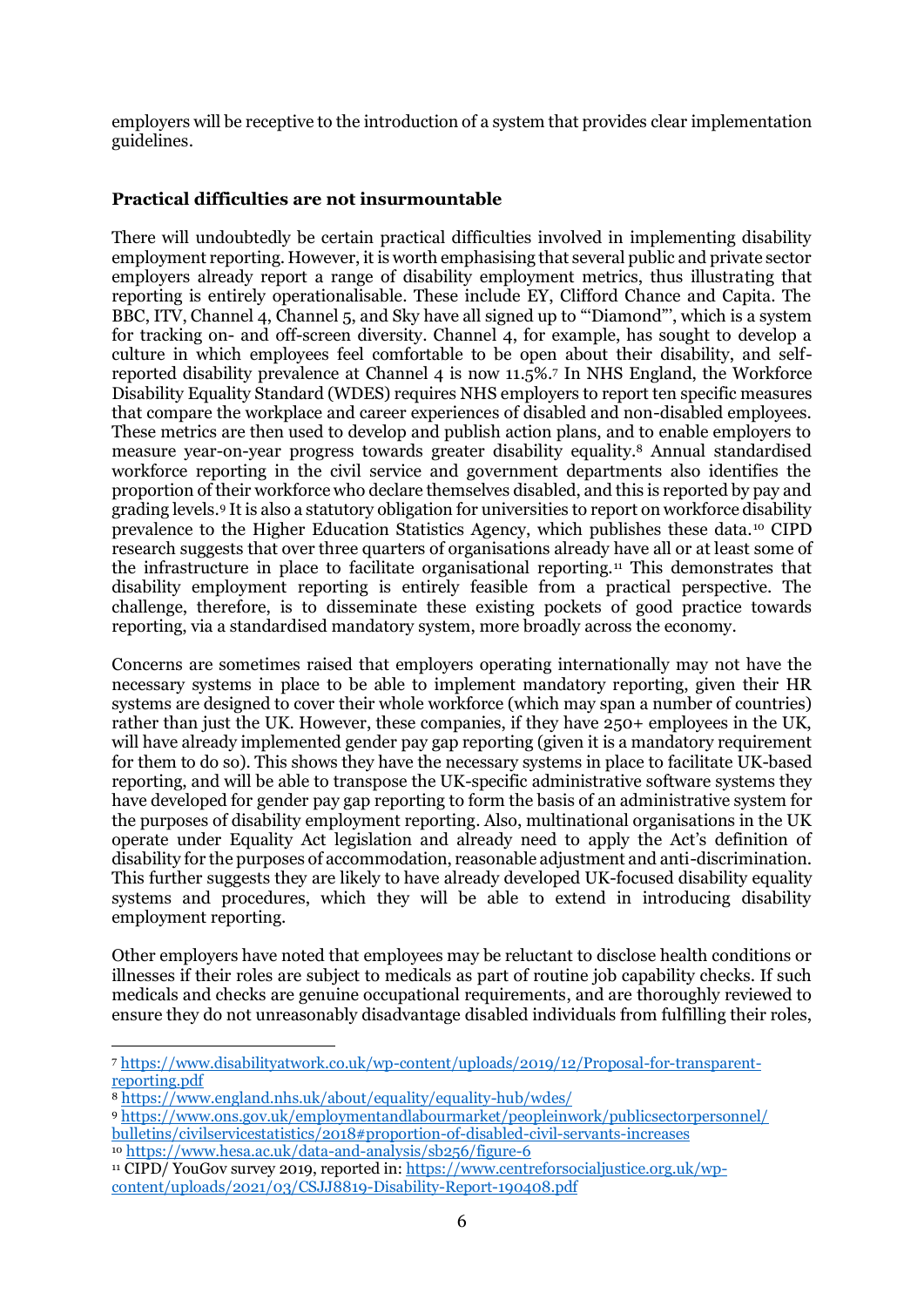this should not deter appropriate declarations of health conditions or illnesses that may otherwise remain undisclosed. Indeed, a reluctance to declare and/or low disability prevalence rates in such roles will alert employers to potential discrimination in medicals and job capability checks, and encourage the review of such procedures to help ensure the widest range of roles in the organisation are available for disabled people.

### **Leveraging disability employment reporting data to enhance other government disability employment initiatives**

A further benefit of mandatory disability employment reporting is that, if implemented following the procedures outlined above (i.e., allowing for comparability of data across employers), it could also be used to extend other current government policy initiatives.

For example, the data could be used to facilitate the introduction of a more outcome-based assessment criterion for Disability Confident accreditation. This might involve employers seeking accreditation being required to demonstrate they meet a minimum threshold regarding the number of disabled people they employ as a percentage of their workforce. Given its consistency and comparability across employers, the data produced for the purposes of disability employment reporting could be used to demonstrate whether the employer has met this threshold. Hence, mandatory disability employment reporting would enable Disability Confident to move to an outcome-based assessment criteria without creating any additional bureaucratic burden for employers. The importance of mandatory reporting in facilitating meaningful reform of Disability Confident is recognised in the update on the Disability Confident review's findings and recommendations, which states "We recognise, that there was appetite for the scheme to be more outcome focused and we will consider this following the findings from the Disability Workforce Reporting Consultation".<sup>12</sup>

The comparability of the data across employers would also facilitate reform to the *Public Services Social Value Act* [2012]. This seeks to leverage organisational commitment to employ disabled people through public sector procurement. The Act allows government departments to use a social value model to assess and score prospective suppliers. An extension to the Act, launched in 2021, requires that all major procurements across all government departments 'explicitly evaluate' social value (where appropriate), rather than 'just consider' it.<sup>13</sup> The extension requires that social value accounts for a minimum of 10% of the bid and suggests a range of objectives and target groups which qualify under social value. The employment of disabled people is an explicit criterion (alongside climate change, Covid-recovery, employee wellbeing and community integration), though no definition of disability or metric for reporting is provided.<sup>14</sup> Instead, employers' bids are judged on whether they engage in activities that "demonstrate action to increase the representation of disabled people"; "support disabled people in developing new skills relevant to the contract, including through training schemes that result in recognised qualifications"; and "influence all stakeholders through the delivery of the contract to support disabled people". A more meaningful approach would instead involve employers reporting in their bids the number of disabled people they employ as a percentage of their workforce, with bids from employers employing a proportionately higher number of disabled people being rated more highly. The introduction of mandatory reporting would provide the necessary data to allow for bids to be evaluated in this manner.

<sup>1</sup> <sup>12</sup> DWP (2022) Disability confident review

<sup>13</sup> [https://assets.publishing.service.gov.uk/government/uploads/system/uploads/attachment\\_data/](https://assets.publishing.service.gov.uk/government/uploads/system/uploads/attachment_data/%20file/921437/PPN-06_20-Taking-Account-of-Social-Value-in-the-Award-of-Central-Government-Contracts.pdf)  [file/921437/PPN-06\\_20-Taking-Account-of-Social-Value-in-the-Award-of-Central-Government-](https://assets.publishing.service.gov.uk/government/uploads/system/uploads/attachment_data/%20file/921437/PPN-06_20-Taking-Account-of-Social-Value-in-the-Award-of-Central-Government-Contracts.pdf)[Contracts.pdf](https://assets.publishing.service.gov.uk/government/uploads/system/uploads/attachment_data/%20file/921437/PPN-06_20-Taking-Account-of-Social-Value-in-the-Award-of-Central-Government-Contracts.pdf)

<sup>14</sup> In contrast the US voluntary self-identification of disability form CC-305 which supports US federal government section 503 of the Rehabilitation Act of 1973 specifies the definition of disability and the reporting metric.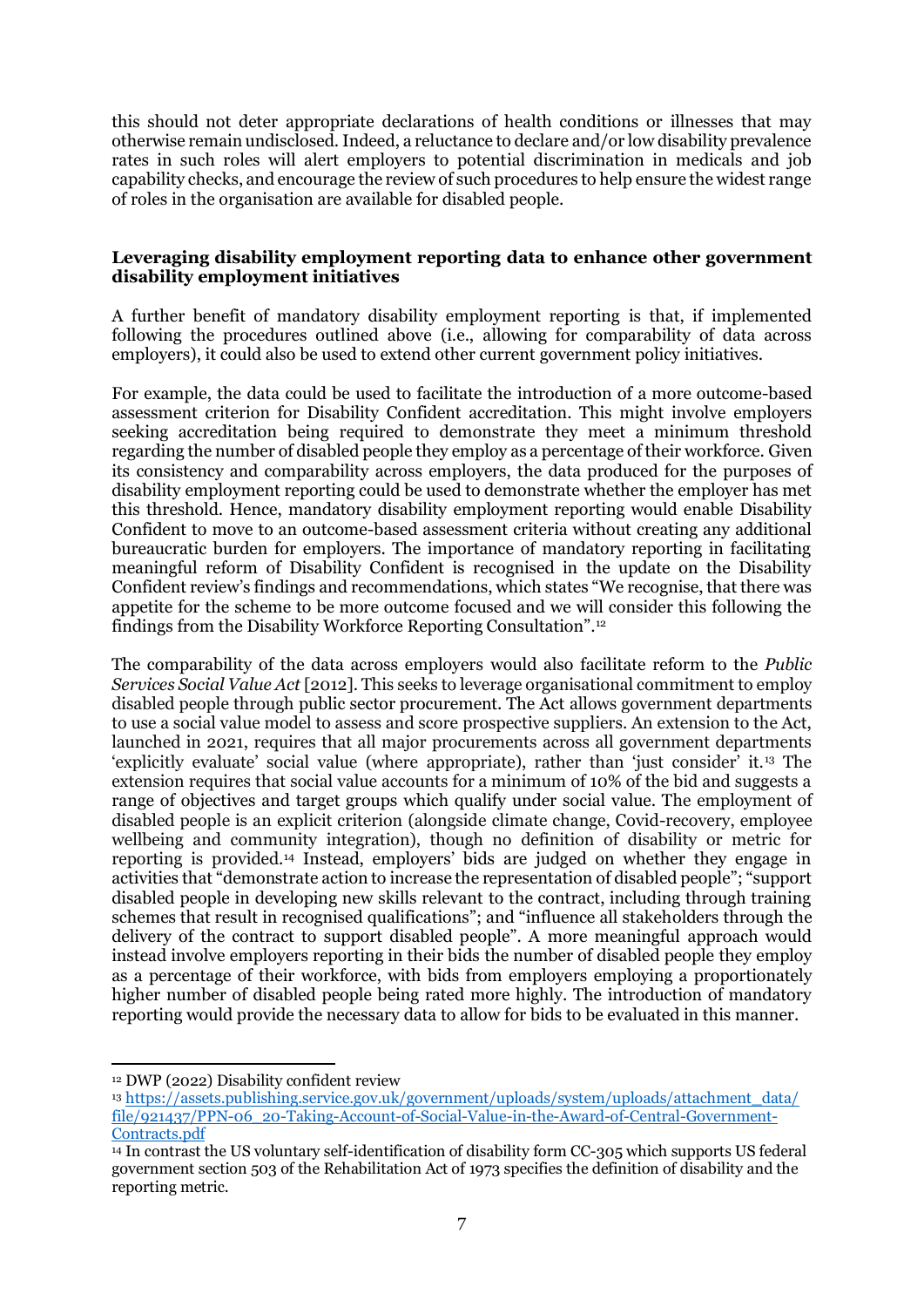Beyond the public sector, many organisations seek to manage reputational risk in their supply chains through the requirement for suppliers to demonstrate adherence to fair employment standards. Comparable data on disability employment will enable organisations to demonstrate their performance on fair employment with regard to disability during tender and inspection process by business customers.

## **Extending reporting to the disability pay gap**

If mandatory disability employment reporting is introduced in accordance with the procedures outlined above (i.e. the data are non-anonymised), this will provide employers with data on the specific individuals within their organisation who identify as disabled. This would in turn allow them to calculate their disability pay gap. Regarding gender pay gap reporting, the government has argued that it "is a key part of building a country that works for everyone", and that it breaks down barriers to employment and career progression, thus creating "a more modern workforce". <sup>15</sup> We argue that this rationale applies equally to employers reporting their disability pay gap. It is notable that the initial evidence on the effects of the gender pay gap regulations in narrowing employer gender pay gaps has been positive.<sup>16</sup> There are no reasons to expect the introduction of disability pay gap regulations would not have similar effects on the disability pay gap (which is currently estimated to be between 10-15% in the UK).

Data from WERS on workplace-level equality practices across protected characteristics demonstrates the prevalence of disability pay gap monitoring is currently low, with 3% of employers (1.4% in the private sector) reviewing relative pay by disability.<sup>17</sup> This in itself highlights the importance of disability pay gap reporting becoming mandatory. Disability pay gap reporting would also be relatively straightforward for employers to introduce from a technical and administrative perspective if implemented after or in tandem with nonanonymised disability employment reporting, given this would provide employers with the data they need to link individuals' disability status to their pay data within human resource records.

However, one concern that has been raised regarding disability pay gap reporting is that it punishes employers that are taking positive steps to hire more disabled people. <sup>18</sup> Employers hiring disabled people in greater numbers are likely to hire them into lower organisational levels or on lower pay grades (with the potential for them to move upwards through the organisational hierarchy over time). Given this, they are likely to have larger disability pay gaps than employers that have not attempted to increase the number of disabled people they employ. However, it would also be anticipated that employers would provide a narrative alongside their disability pay gap figures, which would provide them with an opportunity to explain instances where pay gaps have arisen as a result of positive steps having been taken to hire disabled people into the organisation.

It would also be possible to develop a hybrid metric that takes into account both the employer's disability employment levels and their disability pay gap. This would involve dividing the disability pay gap by the percentage of employees who are disabled within the organisation,

<sup>-</sup><sup>15</sup> <https://www.gov.uk/government/news/gender-pay-gap-reporting-goes-live>

<sup>&</sup>lt;sup>16</sup> See, for example, Blundell, J. (2021) Wage responses to gender pay gap reporting requirements, Centre for Economic Performance Discussion Paper No.1750.

<sup>17</sup> Wass, V. and Jones, M. (2022) "Organisational disability measurement and reporting in the UK", in Beatty, J., Hennekam, S. and Kulkarni, M. (eds.) *The De Gruyter Handbook of Disability and Management*, forthcoming.

<sup>18</sup> Work and Pensions Committee (2021) *Disability Employment Gap: Second Report of Session 2021–22*.<https://committees.parliament.uk/publications/7005/documents/72950/default/>